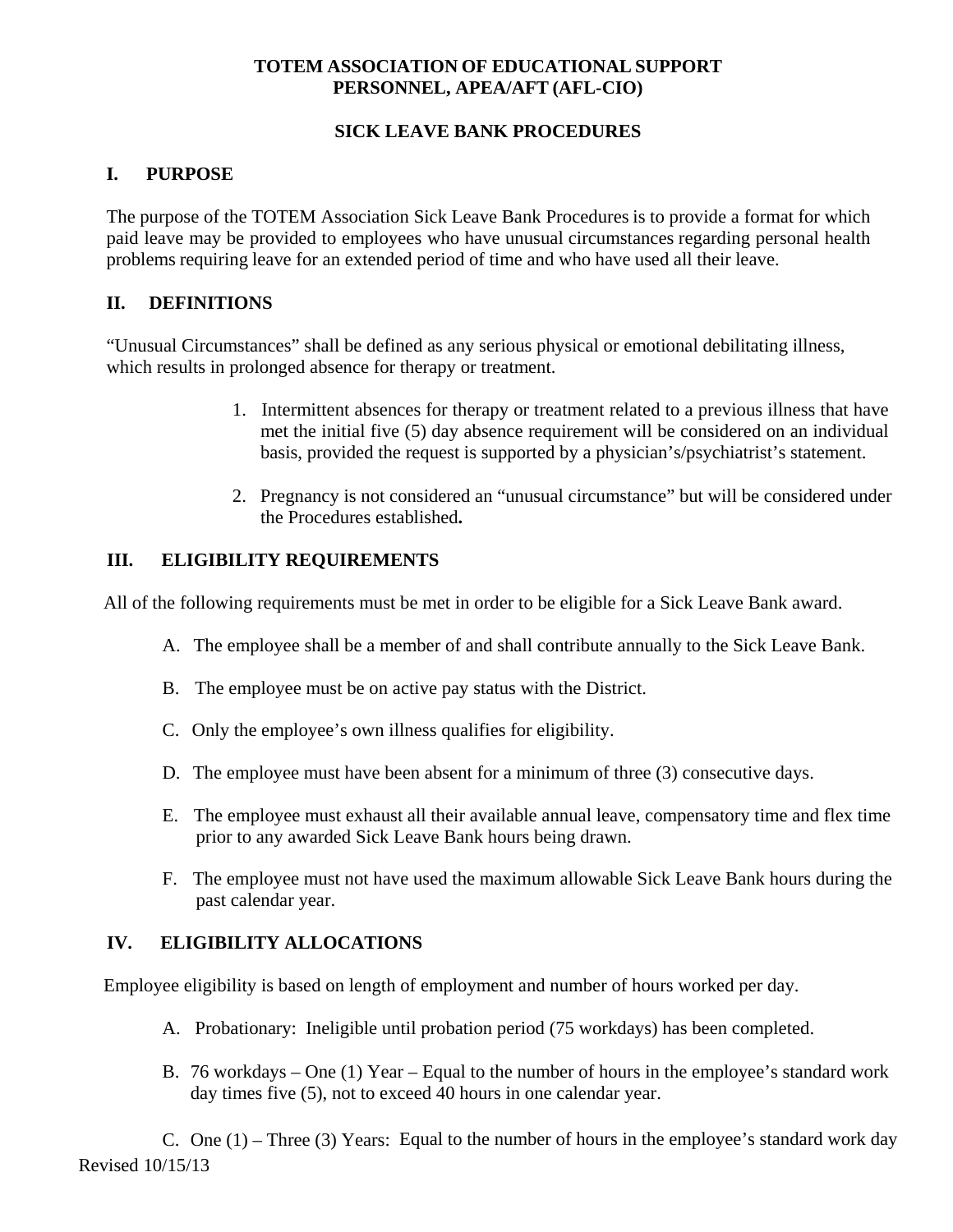times fifteen (15), not to exceed 120 hours in one calendar year.

- D. Three (3) Five (5) Years: Equal to the number of hours in the employee's standard work day times twenty-five (25), not to exceed 200 hours in one calendar year.
- E. Five (5) Years or More: Equal to the number of hours in the employee's standard work day times thirty (30), not to exceed 240 hours in one calendar year.

# **V. PARTICIPATION**

- A. An employee accruing leave shall contribute three (3) hours annually to the Sick Leave Bank. The contribution to the Bank will occur automatically through payroll deduction through September or October of each school year or during the first 90 calendar days of employment. If the Bank drops below 2000 hours, an additional three (3) hours of annual leave shall be contributed to the Bank.
- B. Unused hours donated to the Bank shall be cumulative from year to year.
- C. Newly hired employees electing not to join the Sick Leave Bank, will inform Human Resources Department in writing within fifteen (15) workdays after the initial hire date.. Refusal to join the Bank will bar the employee from membership in, or benefits from, the Bank for the period of employment with the District unless written notification from the employee, to Human Resources, is received during the open enrollment period, September 1- 15 of each school year.
- D. Employees electing to join or withdraw from participation in the Sick Leave Bank will inform the Human Resource Department in writing during the annual open enrollment period of September 1-15 of their intent to join or withdraw.

## **VI. RESTRICTIONS**

- A. Hours can only be drawn for employee's regularly scheduled workdays.
- B. Hours cannot be used for vacation days.
- C. Cashed out leave will be considered on an individual basis and may be deducted from any Sick Leave Bank award in the same calendar quarter in which leave was cashed.
- D. All requests for sick leave from the Sick Leave Bank are subject to approval by the TOTEM Sick Leave Bank Committee.
- E. All decisions of the Sick Leave Bank are final.

## **VII. REQUEST**

- A. The following forms must be completed and submitted to the ASD Leave Specialist:
	- 1. ASD Request for Family Medical Leave (#105)
	- 2. Physician or Practitioner Certification (#105a)

The Physician or Practitioner Certification must include verification of a serious physical or emotional debilitating illness, a treatment plan, the period of time the employee will be unable to report for duty, and the date the employee will return